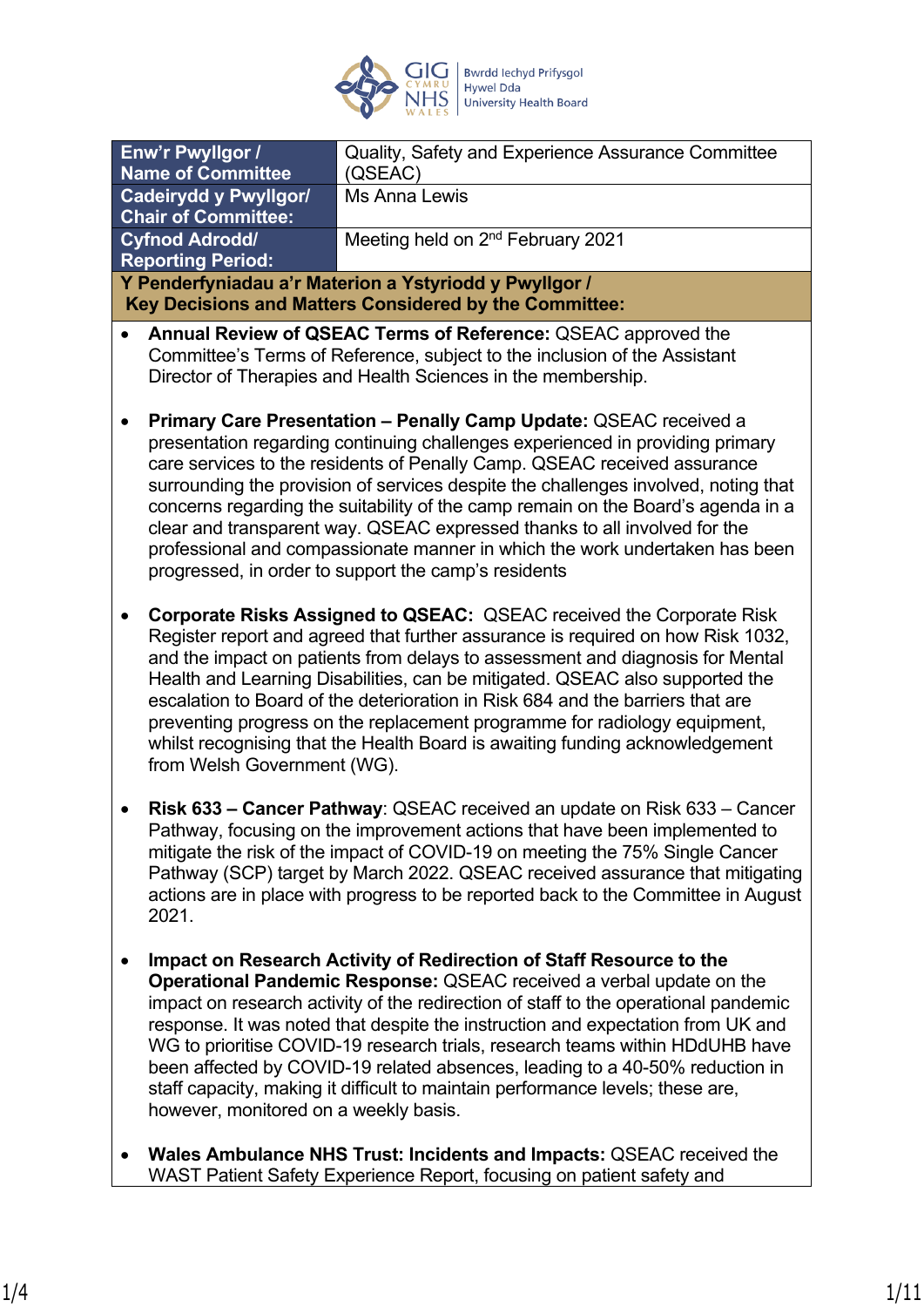experience, and the ongoing collaborative work undertaken around incident profiles and patterns of harm. It was agreed to present a further update to the Committee later in the year on the progress made on the initiatives.

- **Quality and Safety Assurance Report:** QSEAC received the Quality and Safety Assurance Report, with attention drawn to the high volume of under 18 year old admissions to mental health wards within HDdUHB, however assurance was provided that the situation had been reviewed at a formal Quality Panel and that each case had been reviewed, establishing that admission was in the best interest of the individual. Given concerns around the significant number of pressure ulcer reports made without stipulating whether these were avoidable or unavoidable, assurance was provided that plans are in place to standardise the scrutiny process involved, and that whilst there has been an increase in the number of incidents reported, there has not been an increase in the level of harm incurred. In response to concerns raised regarding access to specialist beds being compromised due to COVID-19 restrictions, assurance was provided that occupants have stayed the minimum amount of time before a community package of care or a more appropriate bed has become available. QSEAC received assurance that monitoring of Putting Things Right, and COVID-related complaints remains ongoing, with use made of the all Wales toolkit in the review of incidents and complaints.
- **Accessing Emergency Specialist Spinal Services:** QSEAC received the Accessing Emergency Spinal Services report, highlighting the improvement in access to spinal services since the implementation of revised pathways in September 2020. HDdUHB is now represented on a network of working groups established by Swansea Bay University Health Board (SBUHB) and Cardiff and Vale University Health Board (CVUHB) to develop a number of pathways to improve access. Further assurance was provided that patient feedback would be reviewed in September 2021 to capture outcomes and that a 120 day follow up via phone call for patient feedback would be implemented to review how well the pathway and system is working. The Committee received assurance from the developments to improve patient access to emergency spinal services.
- **Health and Care Standards Fundamentals of Care (FoC) Audit 2019:** QSEAC received the Health and Care Standards FoC Audit 2019 report, recognising that progress against the work streams had been delayed due to the diversion of resources to the COVID-19 response. QSEAC noted that the Rest and Sleep workstream had been prioritised in the first cohort of the Enabling Quality Improvement in Practice (EQuIP) programme, with improvements relating to this workstream having been implemented to some extent by the use of sleep masks within field hospitals. Work on the second cohort of the EQuIP programme via mini collaboratives would take place during March/April 2021. QSEAC noted that the development of mini collaboratives as an alternative to a top down approach, formed part of the Quality Improvement approach, to facilitate those directly delivering services to determine how best to resolve persistent challenges and assurance was provided that an update would be available in August 2021.
- **Clinical Audit Outcomes Update:** QSEAC received the Clinical Audit Outcomes Update report, demonstrating the positive amount of audit activity undertaken,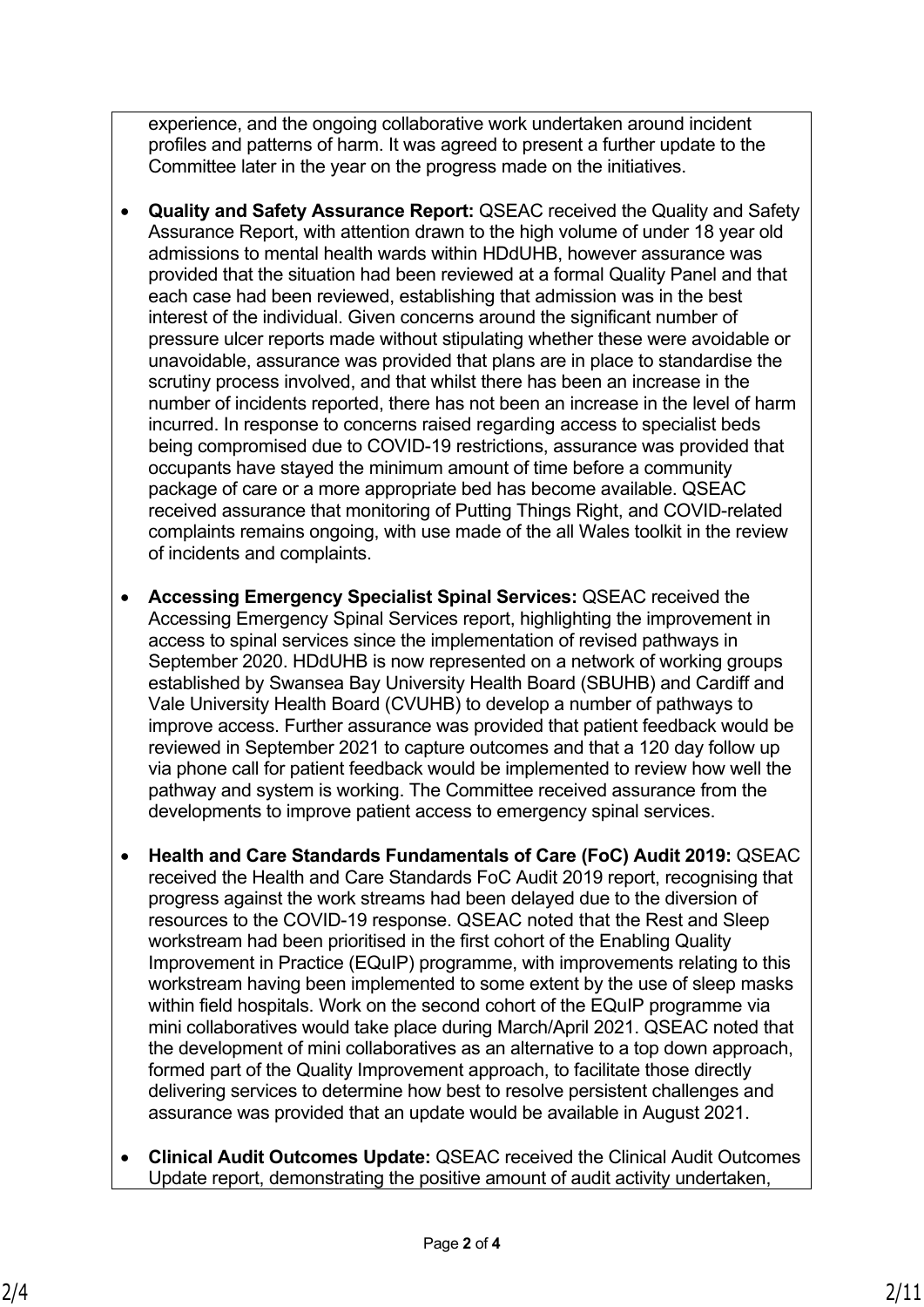despite the mandatory audit programme being suspended by WG to allow Health Boards to allocate resources to the pandemic response. In terms of the National Hip Fracture Database (NHFD), QSEAC noted that HDdUHB hospital sites have achieved 100% in a number of standards in several categories for patients admitted to hospital with hip and femoral fractures and recognised the excellent work contributing to Bronglais General Hospital achieving  $5<sup>th</sup>$  best in the UK for its National Hip Fracture Database audit outcomes. In relation to the monitoring of improvements from audit outcomes, assurance was provided that audit trackers are used internally to monitor improvement and that an assurance report is submitted to WG and national clinical policy leads. QSEAC noted that feedback from national audits are discussed with cluster leads and, in relation to the National Asthma & Chronic Obstructive Pulmonary Disease Audit Programme (NACAP), outcomes will be considered as cluster plans progress. The Committee received assurance from the benchmarking of current practice with best practice across Wales and the ongoing improvement work undertaken.

- **Mortality Review of the Impact on Patients Waiting for a Procedure During the COVID-19 Pandemic:** QSEAC received the Mortality Review of the Impact on Patients Waiting for a Procedure During the COVID-19 Pandemic report, acknowledging that the findings in the report provide a mortality-based review of the impact of COVID-19 on patients waiting for treatment; it does not provide any wider findings on the outcomes or experience of patients as it may be too early in the pandemic to draw any conclusions. The Committee received assurance that mortality is subject to robust review and that all mortality data continues to be benchmarked on an all Wales basis.
- **Transcutaneous Aortic Valve Insertion (TAVI) Progress Report Update to Swansea Bay University Health Board (SBUHB):** QSEAC received the TAVI Progress Report Update to SBUHB, noting that an action plan has been developed by SBUHB in response to the 21 recommendations made in the initial external review of the service by the Royal College of Physicians (RCP), with progress nearing completion. QSEAC agreed that the final RCP review would be presented to the Committee for completeness.
- **Commissioned Services: Long Term Agreement (LTA) and Quality Assurance Update:** QSEAC received the Commissioned Services: Long Term Agreement (LTA) and Quality Assurance Update report, noting the progress made to date in the strengthening of discussions to ensure that the quality agenda is addressed through LTA contracts and the contract management process. Assurance was provided that quality is now embedded within all LTAs and that SBUHB and Powys Teaching Health Board have agreed to align quality metrics into 2021/22 contracts. Further assurance was provided that quality is now a standing agenda item at contract management meetings with Quality and Service Leads in attendance, and that patient experience will be incorporated into contracts as a key metric going forward. QSEAC requested further clarification regarding the escalation of quality concerns in order for patients to be confident that this is effective.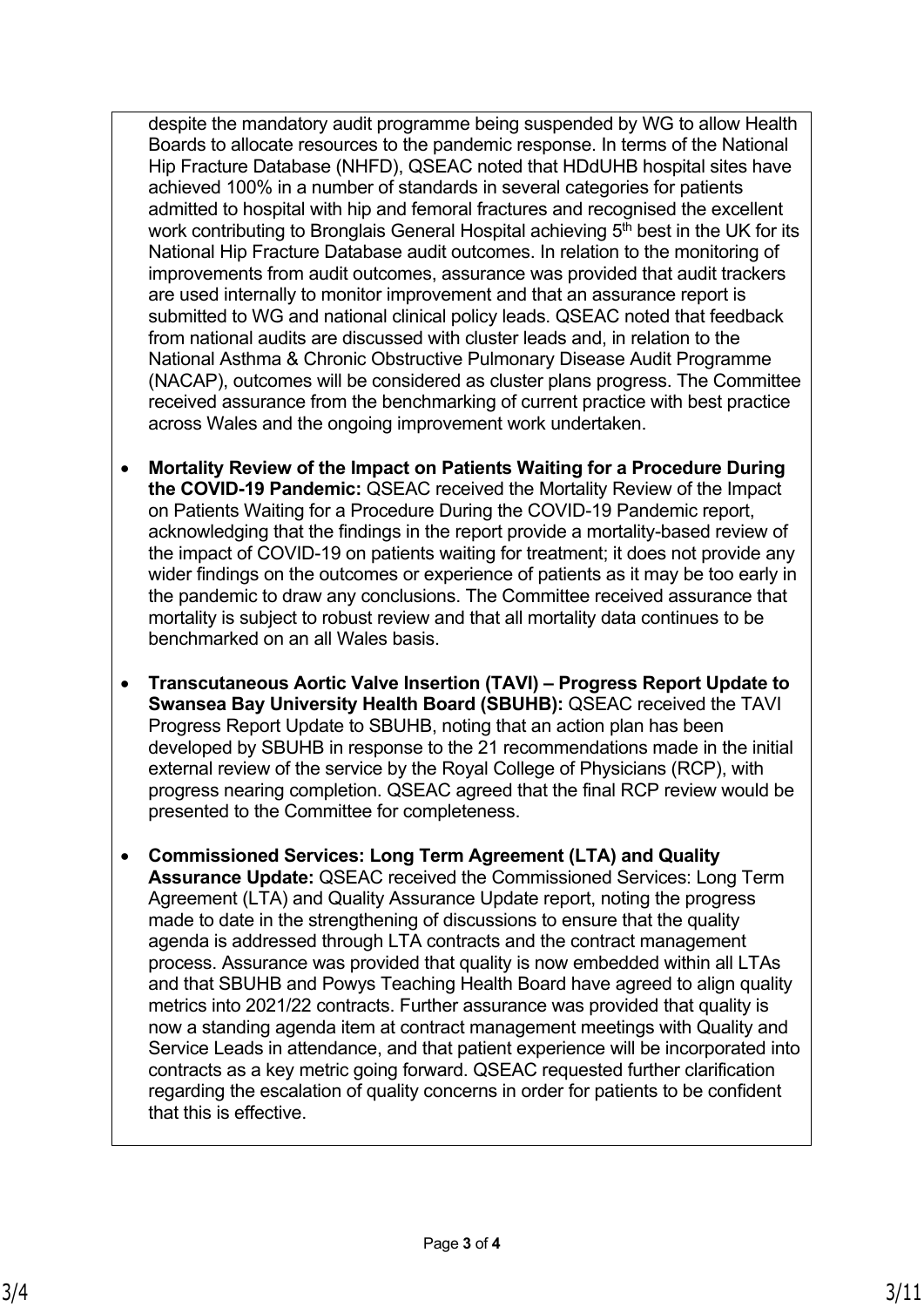| • Listening & Learning Sub-Committee (L&LSC): QSEAC received the            |
|-----------------------------------------------------------------------------|
| Exception Report from the Listening & Learning Sub-Committee (L&LSC), which |
| was noted by the Committee.                                                 |

 **Infection, Prevention and Control Update:** QSEAC received the Infection, Prevention and Control Update report, with the Committee assured that small but steady improvement that has been made against the Infection Reduction expectations set out within the NHS Delivery Framework.

**Materion y mae angen Ystyriaeth neu Gymeradwyaeth Lefel y Bwrdd are u cyfer / Matters Requiring Board Level Consideration or Approval:**

 Ratification of the revised **QSEAC Terms of Reference** (Appendix 1) **Risgiau Allweddol a Materion Pryder /**

**Key Risks and Issues/ Matters of Concern:**

- **Corporate Risks Assigned to QSEAC:** Escalation of Risk 684: Lack of agreed replacement programme for radiology equipment across UHB; whilst the significance of the concerns has been cited within correspondence to Welsh Government, the Health Board is currently awaiting confirmation of funding.
- **Commissioned Services: Long Term Agreement (LTA) and Quality Assurance Update:** further clarification required regarding the escalation process for quality concerns within LTA contracts to be reported back to QSEAC.

**Busnes Cynlluniedig y Pwyllgor ar gyfer y Cyfnod Adrodd Nesaf / Planned Committee Business for the Next Reporting Period: Adrodd yn y Dyfodol / Future Reporting:**

In addition to the items scheduled to be reviewed as part of the Committee's work programme, following up progress of the various actions identified above will be undertaken.

**Dyddiad y Cyfarfod Nesaf / Date of Next Meeting:**

16th March 2021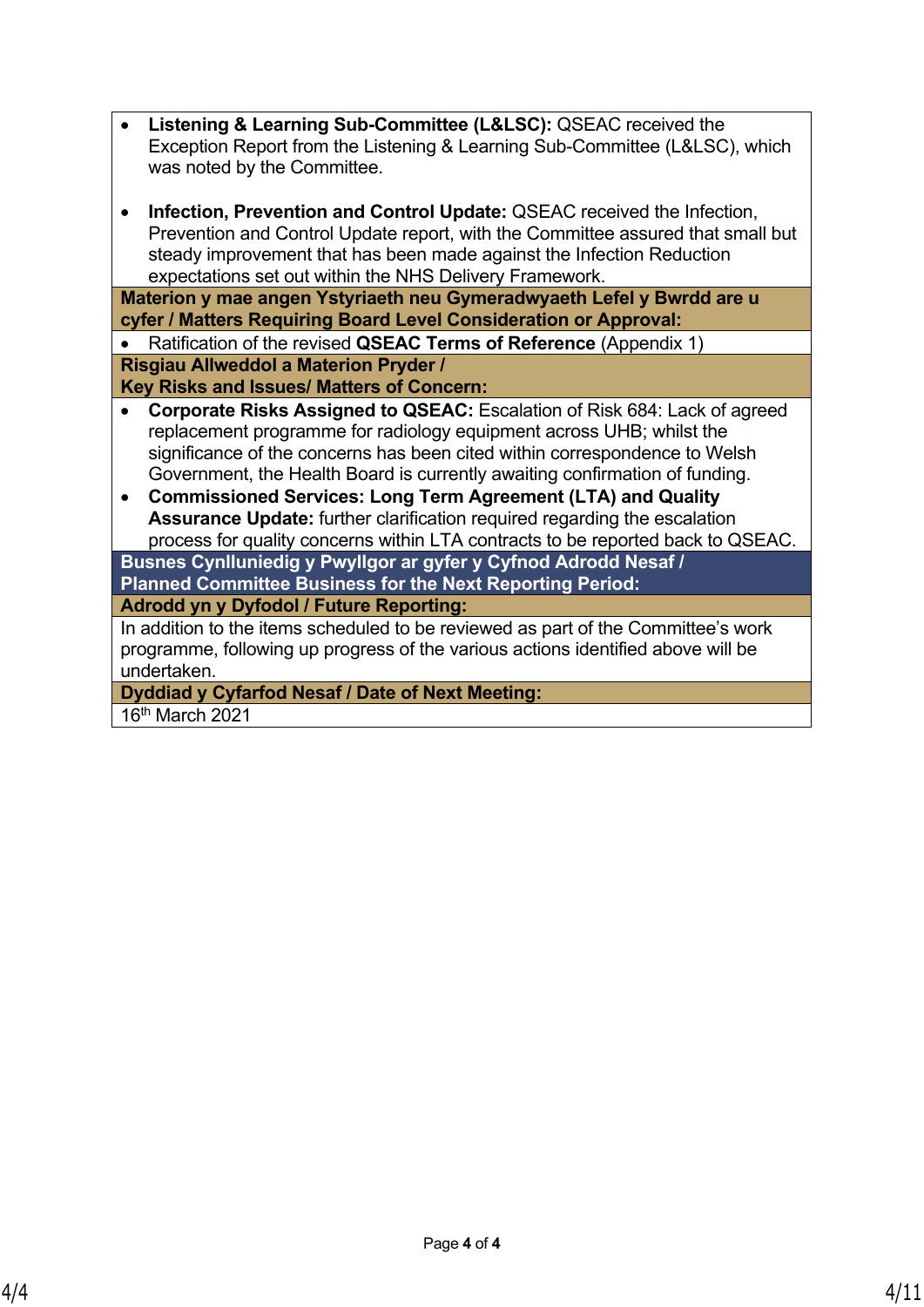



**QUALITY, SAFETY & EXPERIENCE ASSURANCE COMMITTEE**

# **TERMS OF REFERENCE**

| <b>Version</b>   | <b>Issued To</b>                                           | <b>Date</b> | <b>Comments</b>                                        |
|------------------|------------------------------------------------------------|-------------|--------------------------------------------------------|
| V <sub>0.1</sub> | <b>Quality Safety &amp; Experience Assurance Committee</b> | 16.06.2015  | Approved                                               |
| V <sub>0.2</sub> | Hywel Dda University Health Board                          | 30.07.2015  | Approved                                               |
| V <sub>0.3</sub> | <b>Hywel Dda University Health Board</b>                   | 26.11.2015  | Approved                                               |
| V <sub>0.4</sub> | <b>Quality Safety &amp; Experience Assurance Committee</b> | 18.10.2016  | Approved                                               |
| V.04             | Hywel Dda University Health Board                          | 26.01.2017  | Approved                                               |
| V.05             | <b>Quality Safety &amp; Experience Assurance Committee</b> | 20.02.2018  | Approved                                               |
| V.05             | Hywel Dda University Health Board                          | 29.03.2018  | Approved                                               |
| V.06             | <b>Quality Safety &amp; Experience Assurance Committee</b> | 05.02.2019  | Approved via<br>Chair's Action<br>20.03.2019           |
| V.07             | <b>Hywel Dda University Health Board</b>                   | 28.03.2019  | Approved                                               |
| V.08             | Hywel Dda University Health Board                          | 26.03.2020  | Approved                                               |
| V.09             | Quality Safety & Experience Assurance Committee            | 07.04.2020  | Approved via<br><b>Chair's Action</b><br>on 18.05.2020 |
| V.09             | <b>Hywel Dda University Health Board</b>                   | 28.05.2020  | Approved                                               |
| V.10             | <b>Quality Safety &amp; Experience Assurance Committee</b> | 02.02.2021  | Approved                                               |
| V.11             | Hywel Dda University Health Board                          | 25.03.2021  | For Approval                                           |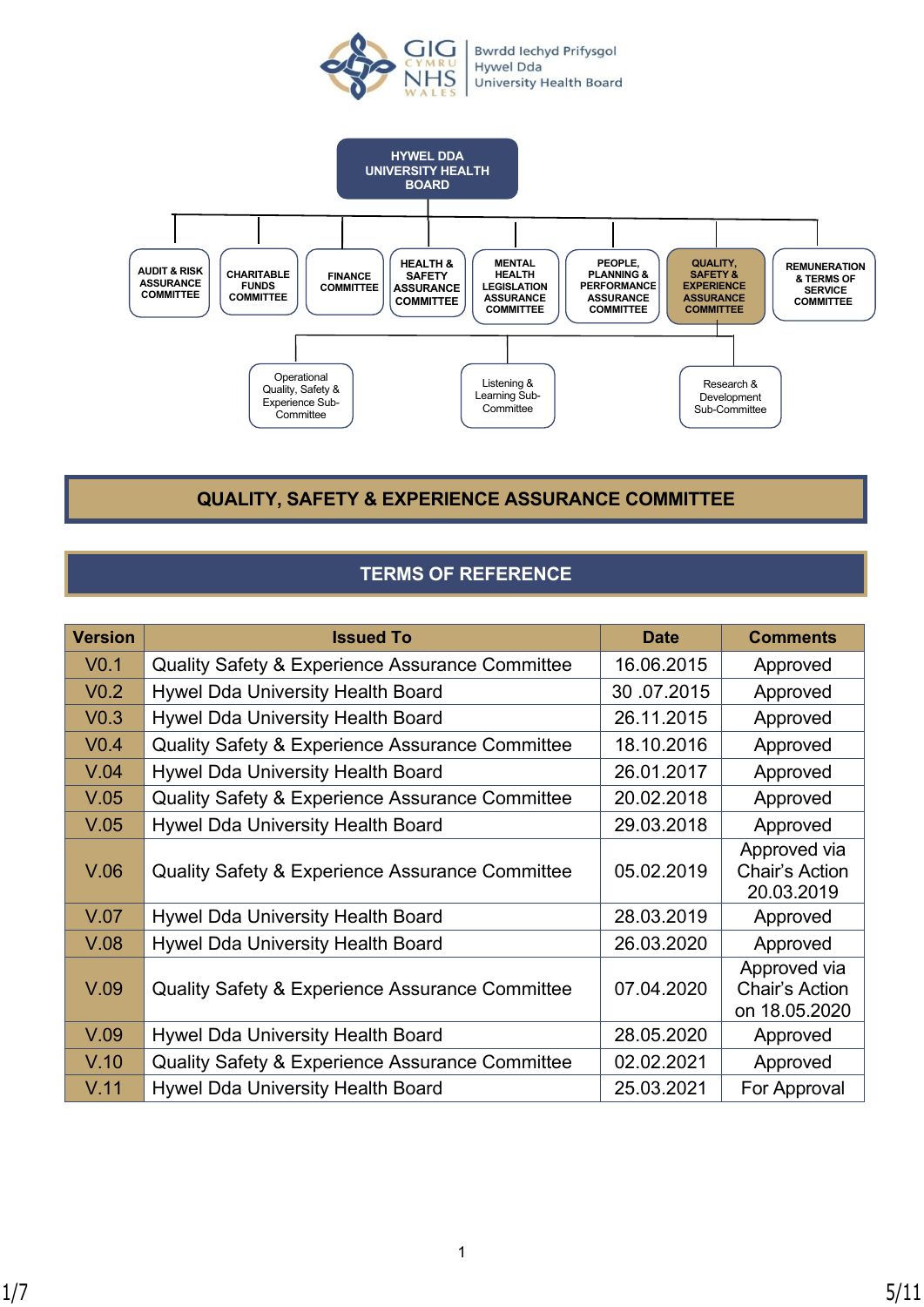## **QUALITY, SAFETY & EXPERIENCE ASSURANCE COMMITTEE**

#### **1. Constitution**

1.1 The Quality & Safety Committee was established as a Committee of the Hywel Dda University Health Board (HDdUHB) and constituted from 1st October 2009. On 1st June 2015, the Committee took on an enhanced role and was re-named the Quality, Safety & Experience Assurance Committee.

#### **2. Purpose**

The purpose of the Quality, Safety & Experience Assurance Committee is to:

- 2.1 Scrutinise, assess and seek assurance in relation to the patient impact, quality and health outcomes of the services provided by the Board.
- 2.2 Provide evidence based and timely advice to the Board to assist it in discharging its functions and meeting its responsibilities with regard to the quality and safety of health care provided and secured by the University Health Board.
- 2.3 Provide assurance that the Board has an effective strategy and delivery plan(s) for improving the quality and safety of care patients receive, commissioning quality and safety impact assessments where considered appropriate.
- 2.4 Assure the development and delivery of the enabling strategies within the scope of the Committee, aligned to organisational objectives and the Annual Plan/Integrated Medium Term Plan for sign off by the Board.
- 2.5 Provide assurance that the organisation, at all levels, has the right governance arrangements and strategy in place to ensure that the care planned or provided across the breadth of the organisation's functions, is based on sound evidence, clinically effective and meeting agreed standards.
- 2.6 Provide assurance that the organisation is discharging its functions and meeting its responsibilities with regards to the quality and safety of research activity carried out within the Health Board.

#### **3. Key Responsibilities**

The Quality, Safety & Experience Assurance Committee shall:

- 3.1 Provide advice to the Board on the adoption of a set of key indicators of quality of care against which the University Health Board's performance will be regularly assessed and reported on.
- 3.2 Seek assurance on the management of principal risks within the Board Assurance Framework (BAF) and Corporate Risk Register (CRR) allocated to the Committee and provide assurance to the Board that risks are being managed effectively and report any areas of significant concern e.g. where risk tolerance is exceeded, lack of timely action.
- 3.3 Recommend acceptance of risks that cannot be brought within the UHBs risk appetite/tolerance to the Board through the Committee Update Report.
- 3.4 Receive assurance through Sub-Committee Update Reports that risks relating to their areas are being effectively managed across the whole of the Health Board's activities (including for hosted services and through partnerships and Joint Committees as appropriate).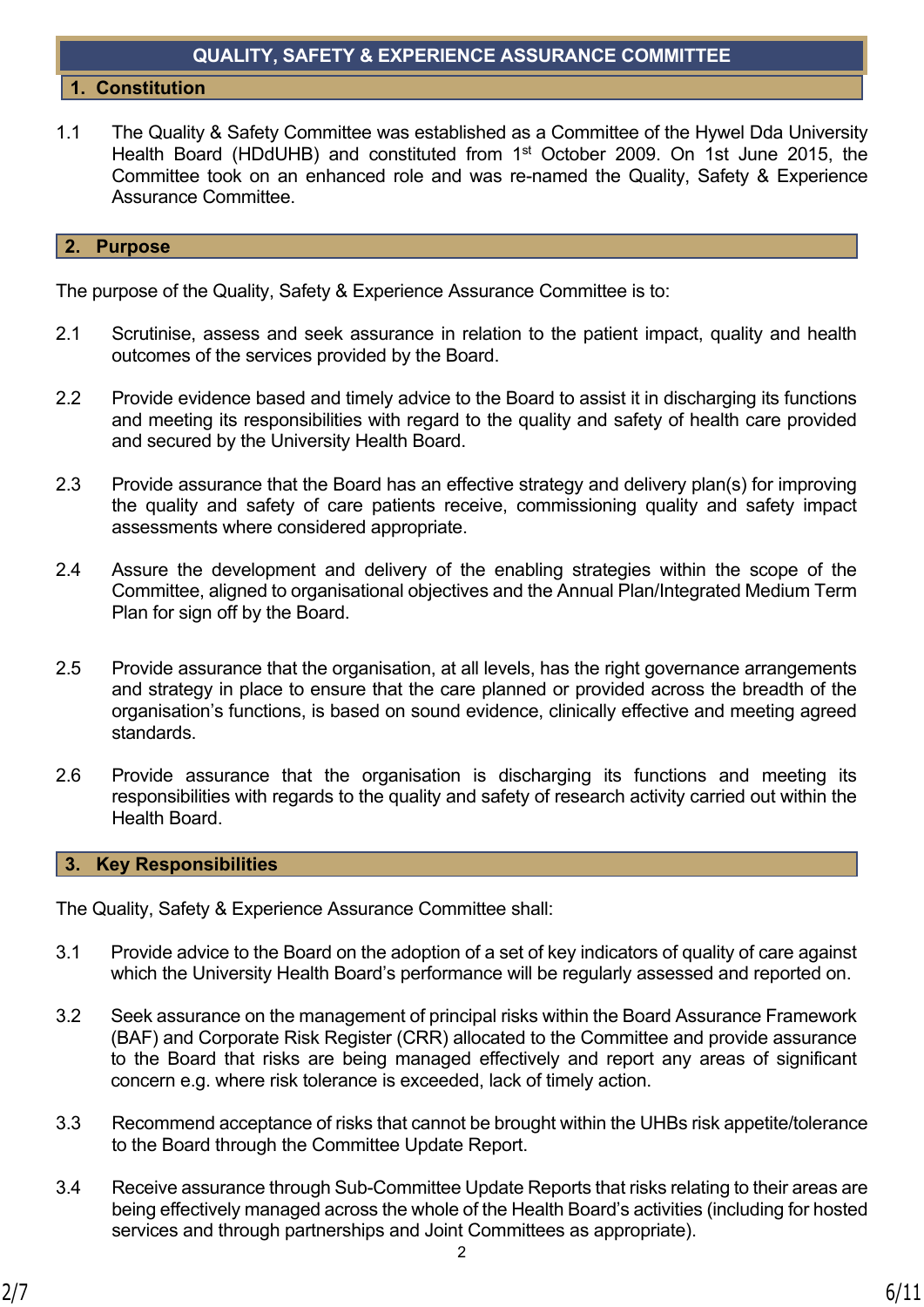- 3.5 Ensure the right enablers are in place to promote a positive culture of quality improvement based on best evidence.
- 3.6 Oversee the development and implementation of strengthened and more holistic approaches to triangulating intelligence to identify emerging issues and themes that require improvement or further investigation.
- 3.7 Provide assurance that all reasonable steps are taken to prevent, detect and rectify irregularities or deficiencies in the quality and safety of care provided, and in particular that sources of internal assurance are reliable, there is the capacity and capability to deliver, and lessons are learned from patient safety incidents, complaints and claims.
- 3.8 Provide assurance to the Board that current and emerging clinical risks are identified and robust management plans are in place and any learning from concerns is applied to these risks as part of this management.
- 3.9 Provide assurance to the Board in relation to improving the experience of patients, including for those services provided by other organisations or in a partnership arrangement. Patient Stories, Patient Charter and Board to Floor Walkabouts will feature as a key area for patient experience and lessons learnt.
- 3.10 Provide assurance to the Board in relation to its responsibilities for the quality and safety of mental health, primary and community care, public health, health promotion, prevention and health protection activities and interventions in line with the Health Board's strategies.
- 3.11 Ensure that the organisation is meeting the requirements of the NHS Concerns, Complaints and Redress Arrangements (Wales) Regulations.
- 3.12 Approve the required action plans in respect of any concerns investigated by the Ombudsman.
- 3.13 Agree actions, as required, to improve performance against compliance with incident reporting.
- 3.14 Provide assurance that the Central Alert Systems process is being effectively managed with timely action where necessary.
- 3.15 Provide assurance on the delivery of action plans arising from investigation reports and the work of external regulators.
- 3.16 Approve the annual clinical audit plan, ensuring that internally commissioned audits are aligned with strategic priorities.
- 3.17 Provide assurance that a review process to receive and act upon clinical outcome indicators suggesting harm or unwarranted variation is in place and operating effectively at operational level, with concerns escalated to the Board.
- 3.18 Consider advice on clinical effectiveness, and where decisions about implementation have wider implications with regard to prioritisation and finances, prepare reports for consideration by the Executive Team who will collectively agree recommendations for consideration through relevant Committee structures.
- 3.19 Provide assurance in relation to the organisation's arrangements for safeguarding vulnerable people, children and young people.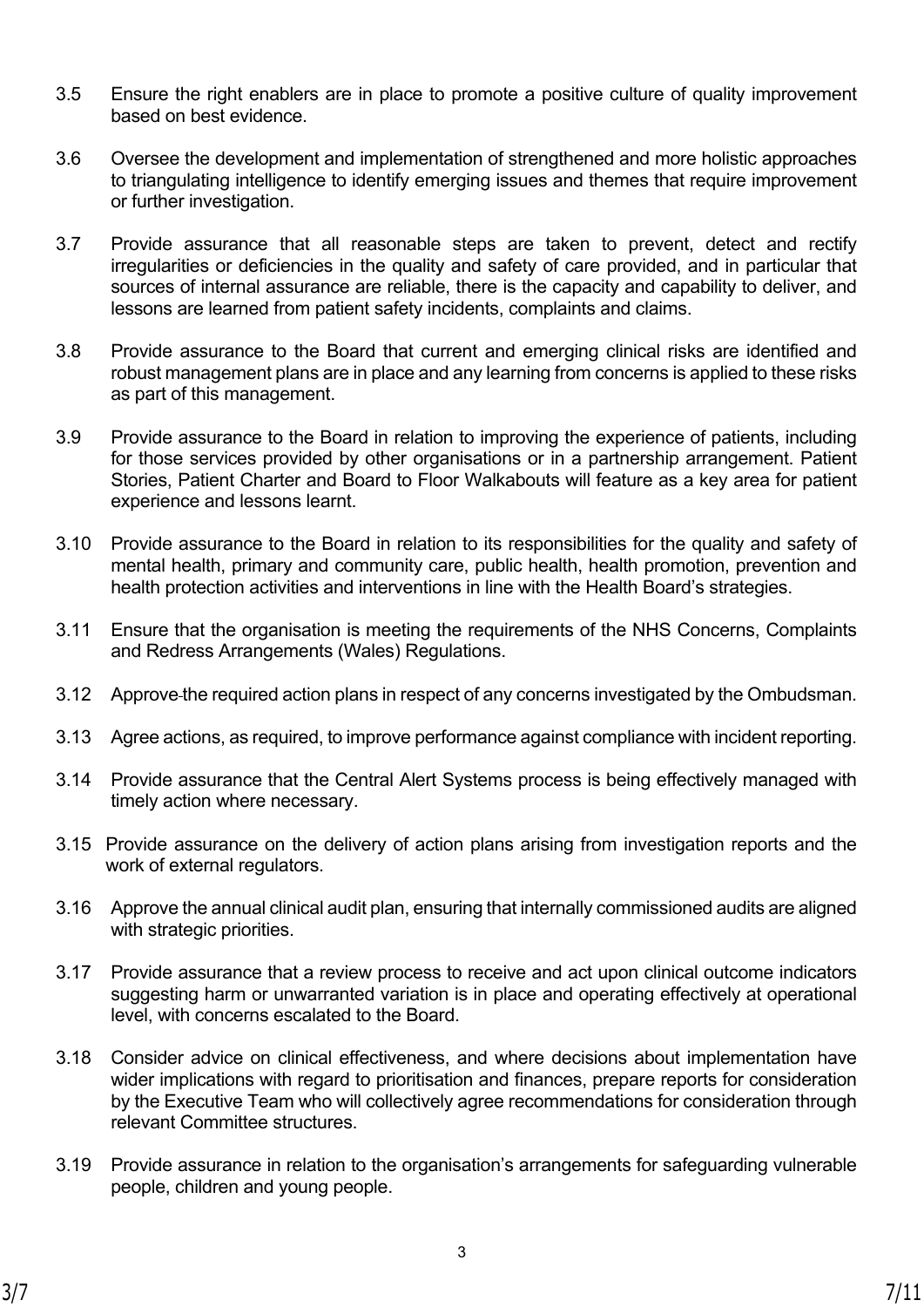- 3.20 Receive the R&D Annual Report for approval prior to submission to the Health and Care Research Wales (to ensure the UHB increases its R&D capacity, research output and research income).
- 3.21 Receive decisions made with regard to significant claims against the Health Board, valued in excess of £100,000, or valued under £100,000, but which raise unusual issues or may set a precedent, and ensure that the learning from such cases is considered, with relevant actions agreed as appropriate.
- 3.22 Approve policies and plans within the scope of the Committee, having taken an assurance that the quality and safety of patient care has been considered within these policies and plans.
- 3.23 Assure the Board in relation to its compliance with relevant healthcare standards and duties, national practice, and mandatory guidance.
- 3.24 Develop a work plan which sets clear priorities for improving quality, safety and experience each year, together with intended outcomes, and monitor delivery throughout the year.
- 3.25 Review and approve work plans for Sub-Committees to scrutinise and monitor the impact on patients of the Health Board's services and their quality.
- 3.26 Refer quality & safety matters which impact on people, planning and performance to the People, Planning & Performance Assurance Committee (PPPAC), and vice versa.
- 3.27 Agree issues to be escalated to the Board with recommendations for action.

### **4. Membership**

4.1 Formal membership of the Committee shall comprise of the following:

## **Member**

Independent Member (Chair)

5 x Independent Members (including Audit & Risk Assurance Committee Chair and People, Planning & Performance Assurance Committee Chair)

4.2 The following should attend Committee meetings:

|     | <b>In Attendance</b>                                                                                |
|-----|-----------------------------------------------------------------------------------------------------|
| 4.3 | Director of Nursing, Quality & Patient Experience (Lead Executive)                                  |
|     | <b>Medical Director &amp; Deputy CEO</b>                                                            |
|     | <b>Director of Operations</b>                                                                       |
|     | Director of Therapies & Health Science (Chair of Operational Quality, Safety &                      |
|     | Experience Sub-Committee)                                                                           |
|     | Director of Public Health                                                                           |
|     | Director of Primary Care, Community & Long Term Care                                                |
|     | <b>Associate Medical Director Quality &amp; Safety</b>                                              |
|     | Assistant Director of Nursing, Assurance and Safeguarding                                           |
|     | Assistant Director of Therapies and Health Science - Professional Practice, Quality and             |
|     | Safety                                                                                              |
|     | Assistant Director, Legal Services/Patient Experience                                               |
|     | Hywel Dda Community Health Council (CHC) Representative (not counted for quoracy                    |
|     | purposes)                                                                                           |
|     | It is expected that $S_{11}$ Committee Chairs will attend $OSEAP$ for the purpose of presenting the |

It is expected that Sub-Committee Chairs will attend QSEAC for the purpose of presenting their update reports.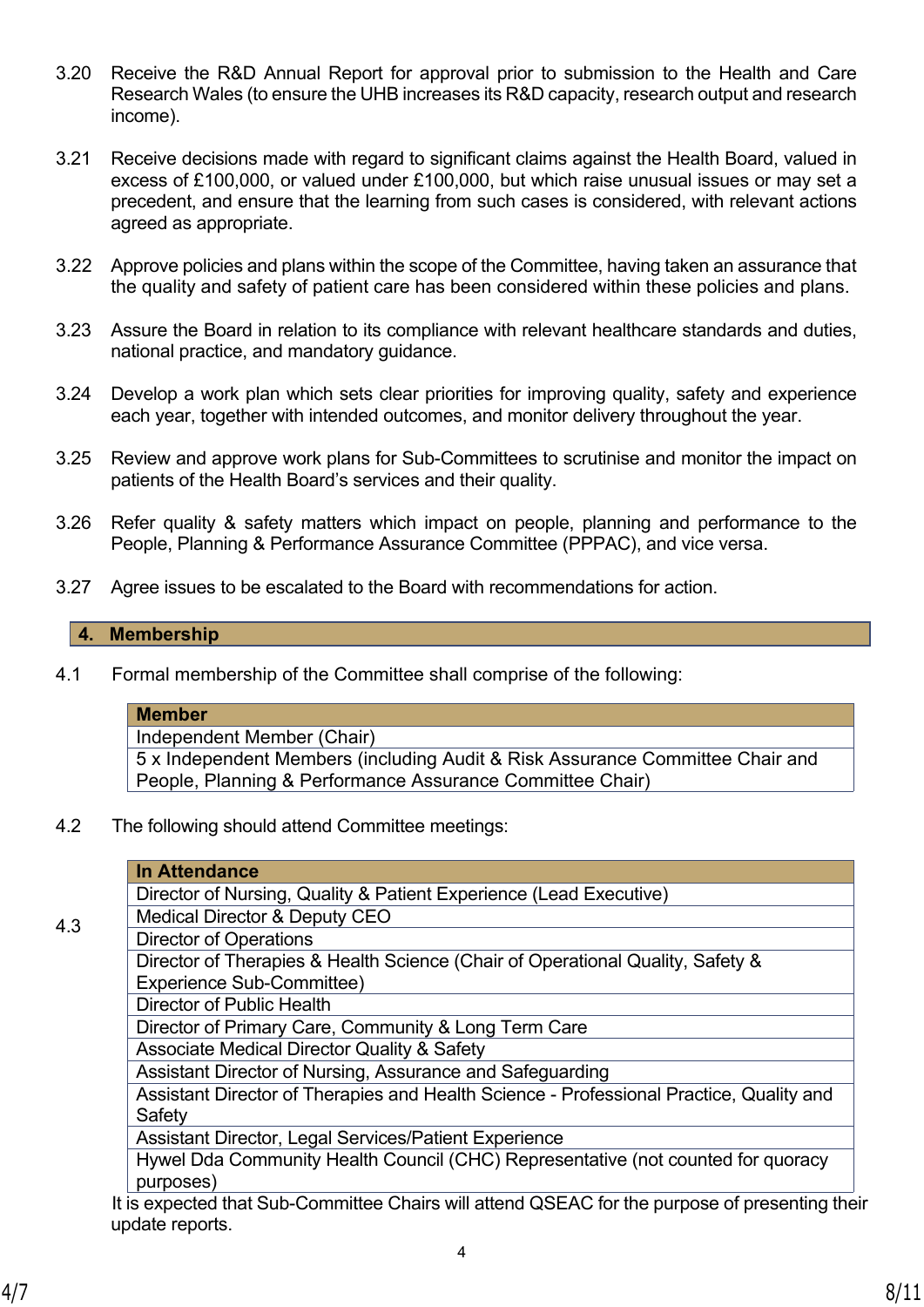4.4 Membership of the Committee will be reviewed on an annual basis.

#### **5. Quorum and Attendance**

- 5.1 A quorum shall consist of no less than three of the membership, and must include as a minimum the Chair or Vice Chair of the Committee, and two other Independent Members, together with a third of the In Attendance members.
- 5.2 The membership of the Committee shall be determined by the Board, based on the recommendation of the UHB Chair, taking into account the balance of skills and expertise necessary to deliver the Committee's remit, and subject to any specific requirements or directions made by the Welsh Government.
- 5.3 Any senior officer of the UHB or partner organisation may, where appropriate, be invited to attend, for either all or part of a meeting to assist with discussions on a particular matter.
- 5.4 The Committee may also co-opt additional independent 'external' experts from outside the organisation to provide specialist skills.
- 5.5 Should any officer member be unavailable to attend, they may nominate a deputy with full voting rights to attend in their place, subject to the agreement of the Chair.
- 5.6 The Chairman of the UHB reserves the right to attend any of the Committee's meetings as an ex officio member.
- 5.7 The Head of Internal Audit shall have unrestricted and confidential access to the Chair of the Quality Safety & Experience Assurance Committee.
- 5.8 The Committee can arrange to meet with Internal Audit and External Audit (and, as appropriate, nominated representatives of Healthcare Inspectorate Wales), without the presence of officers, as required.
- 5.9 The Chair of the Quality Safety & Experience Assurance Committee shall have reasonable access to Executive Directors and other relevant senior staff.
- 5.10 The Committee may ask any or all of those who normally attend but who are not members to withdraw to facilitate open and frank discussion of particular matters.

## **6. Agenda and Papers**

- 6.1 The Committee Secretary is to hold an agenda setting meeting with the Chair and/or Vice Chair and the Lead Director (Director of Nursing, Quality & Patient Experience) at least **six** weeks before the meeting date.
- 6.2 The agenda will be based around the Committee work plan, identified risks, matters arising from previous meetings, issues emerging throughout the year, and requests from Committee members. Following approval, the agenda and timetable for request of papers will be circulated to all Committee members.
- 6.3 All papers must be approved by the Lead/relevant Director, ensuring these are submitted in accordance with the Standard Operating Procedure for the Management of Board and **Committees**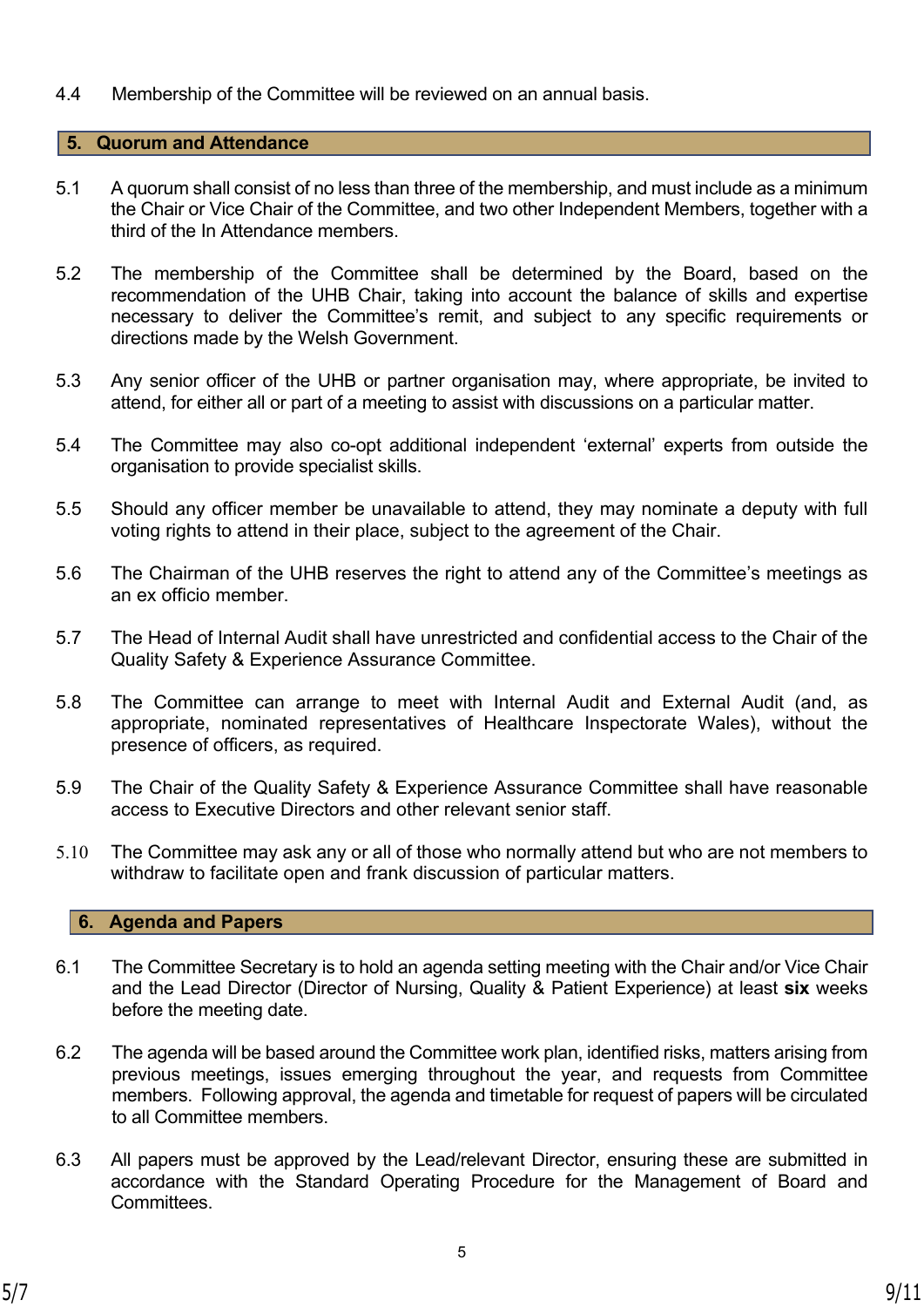- 6.4 The agenda and papers will be distributed **seven** days in advance of the meeting.
- 6.5 The minutes and action log will be circulated to members within **ten** days to check the accuracy.
- 6.6 Members must forward amendments to the Committee Secretary within the next **seven** days. The Committee Secretary will then forward the final version to the Committee Chair for approval.

## **7. In Committee**

7.1 The Committee can operate with an In Committee function to receive updates on the management of sensitive and/or confidential information.

## **8. Frequency of Meetings**

- 8.1 The Committee will meet bi-monthly and shall agree an annual schedule of meetings. Any additional meetings will be arranged as determined by the Chair of the Committee in discussion with the Lead Executive.
- 8.2 The Chair of the Committee, in discussion with the Committee Secretary, shall determine the time and the place of meetings of the Committee and procedures of such meetings.

**9. Accountability, Responsibility and Authority**

- 9.1 Although the Board has delegated authority to the Committee for the exercise of certain functions, as set out in these Terms of Reference, it retains overall responsibility and accountability for ensuring the quality and safety of healthcare for its citizens, through the effective governance of the organisation.
- 9.2 The Committee is directly accountable to the Board for its performance in exercising the functions set out in these terms of reference.
- 9.3 The Committee shall embed the UHB's vision, corporate standards, priorities and requirements, e.g. equality and human rights, through the conduct of its business.
- 9.4 The requirements for the conduct of business as set out in the UHB's Standing Orders are equally applicable to the operation of the Committee.

## **10. Reporting**

10.1 The Committee, through its Chair and members, shall work closely with the Board's other Committees, including joint/sub committees and groups, to provide advice and assurance to the Board through the:

10.1.1 joint planning and co-ordination of Board and Committee business;

10.1.2 sharing of information.

- 10.2 In doing so, the Committee shall contribute to the integration of good governance across the organisation, ensuring that all sources of assurance are incorporated into the Board's overall risk and assurance framework.
- 10.3 The Committee may establish sub-committees or task and finish groups to carry out on its behalf specific aspects of Committee business. The Committee will receive an update following each sub-committee or task and finish group meeting providing an assurance on the business undertaken on its behalf. The Sub Committees reporting to this Committee are: